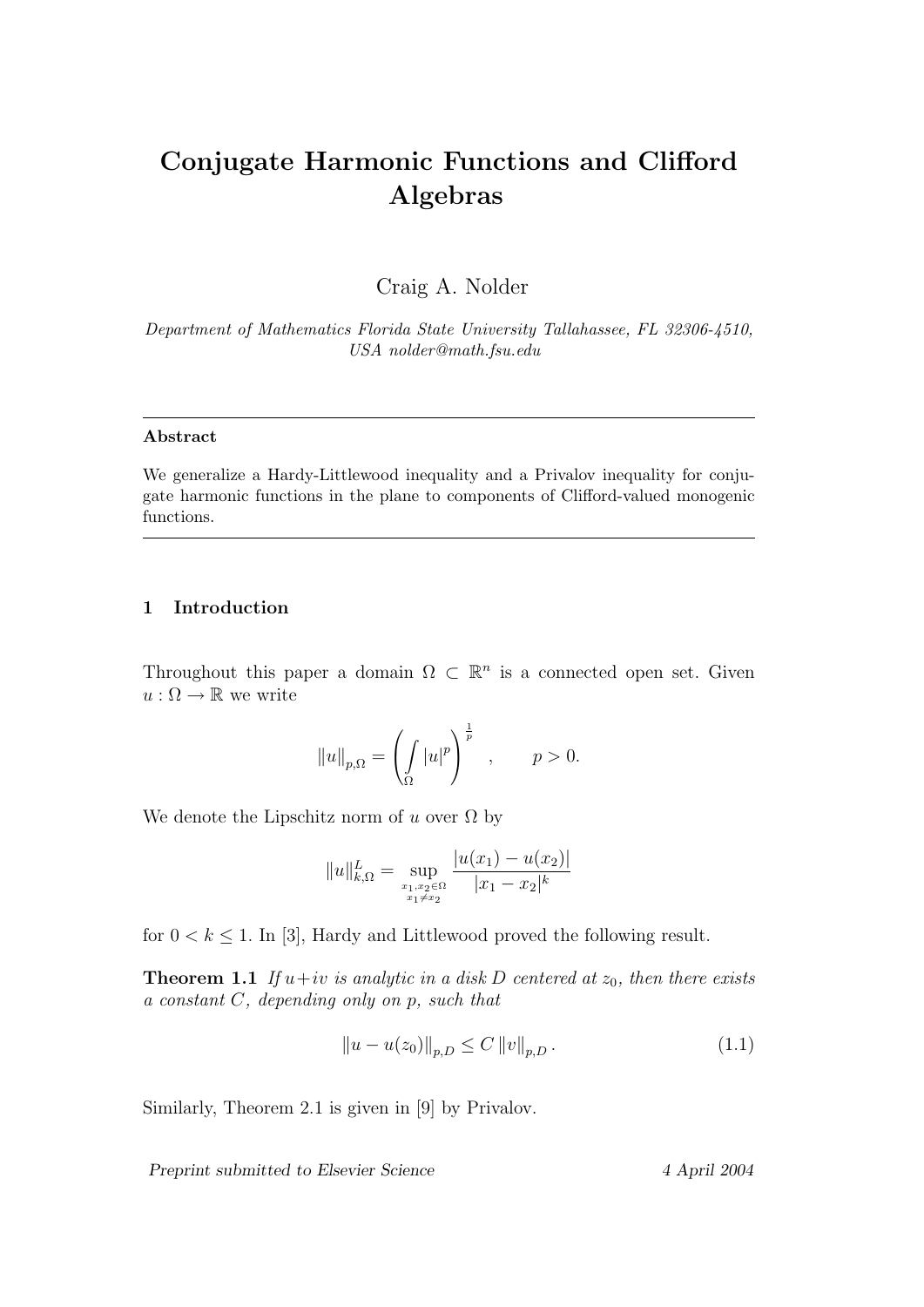**Theorem 1.2** If  $u + iv$  is analytic in a disk D, then there exists a constant C, depending only on k, such that

$$
||u||_{k,D}^{L} \le C ||v||_{k,D}^{L}.
$$
\n(1.2)

In fact Theorem 1.2 follows from Theorem 1.1 [7].

We prove versions of these theorems for components of monogenic functions valued in the universal Clifford algebras over  $\mathbb{R}^n$ . See Theorem 3.1.

In [12], Stein and Weiss studied systems of conjugate harmonic functions in  $\mathbb{R}^n$ . These are vectors of harmonic functions  $(u_1, u_2, \ldots, u_n)$ , which satisfy

$$
\sum_{i=1}^{n} \frac{\partial u_i}{\partial x_i} = 0 \quad \text{and} \tag{1.3}
$$

$$
\frac{\partial u_i}{\partial x_j} = \frac{\partial u_j}{\partial x_i} \quad \text{for all} \quad i \text{ and } j. \tag{1.4}
$$

Notice for  $x_1 = x$ ,  $x_2 = y$ ,  $u_2 = u$  and  $u_1 = v$  these are the usual Cauchy-Riemann equations.

The results of this paper hold in the special case of such Stein-Weiss systems. In this special case the results appear in [6] as well as versions for quasiregular mappings. The quasiregular theory was published in [4] and subsequently developed in [7] and [8]. The quasiregular case is a "one- dimensional" analytic theory in the sense that the properties of one component often determine those of the rest. The theory we present here is a "one- codimensional" analytic theory. The results for Stein-Weiss systems that appear in [6] have never been published.

We fix an orthonormal basis of  $\mathbb{R}^n$ ,  $(e_1, e_2, \ldots, e_n)$ , and denote by  $\mathcal{U}_n$  the (real) Clifford algebra spanned by the reduced multi-indexed products

$$
e_{\alpha}=e_{\alpha_1}\cdots e_{\alpha_k},
$$

 $1 \leq \alpha_1 < \ldots < \alpha_k \leq n$ , with the rule

$$
e_j e_k + e_k e_j = -2\delta_{jk}.
$$

Here  $\delta_{jk} = 0$  if  $j \neq k$ , 1 if  $j = k$ . We have an increasing chain

$$
\mathbb{R}\subset\mathbb{C}\subset\mathbb{H}\subset\mathcal{U}_3\subset\ldots\subset\mathcal{U}_n\subset\ldots.
$$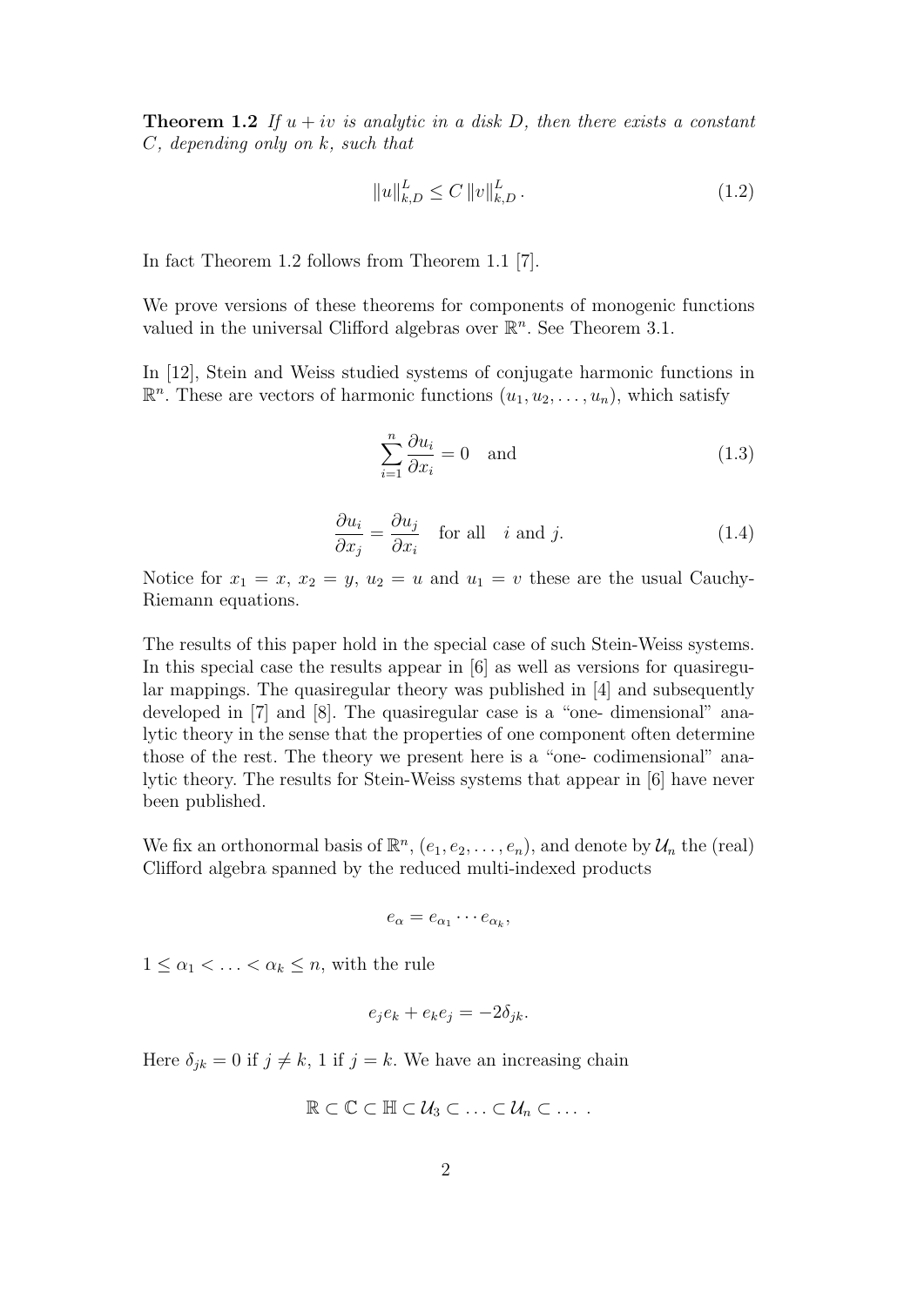Here  $\mathbb H$  is the quaternions. As such a function  $F : \Omega \to \mathcal U_n$ , can be represented as  $F = \sum_{\alpha} F_{\alpha} e_{\alpha}$  where each  $F_{\alpha} : \Omega \to \mathbb{R}$ . We define a norm

$$
|F| = \left(\sum_{\alpha} |F_{\alpha}|^2\right)^{\frac{1}{2}}.
$$

We consider here a Dirac operator D, defined as follows. If  $F = \sum_{\alpha} F_{\alpha} e_{\alpha}$ , then

$$
DF = \sum_{\alpha} \left( \sum_{i=1}^{n} \frac{\partial F_{\alpha}}{\partial x_{i}} e_{i} e_{\alpha} \right).
$$

**Definition 1.3** A Clifford-valued function  $F : \Omega \to \mathcal{U}_n$  is monogenic if  $DF =$ 0.

We also define the Clifford Laplacian  $\Delta F = \sum_{\alpha} \Delta F_{\alpha} e_{\alpha}$ . Since  $D^2 = -\Delta$ , it follows that the coefficients of any monogenic function are harmonic in the usual sense.

We denote the length of a multi-index  $\alpha$  by  $|\alpha|$  and decompose any Cliffordvalued function into its even and odd parts. We write  $F = F_{\text{even}} + F_{\text{odd}} =$  $\sum_{|\alpha| \text{ even}} F_{\alpha} e_{\alpha} + \sum_{|\alpha| \text{ odd}} F_{\alpha} e_{\alpha}$ . Notice that the Dirac operator D maps even parts to odd parts and odd parts to even parts:

$$
D(F_{\text{even}}) = (DF)_{\text{odd}} \quad \text{and}
$$

$$
D(F_{\text{odd}}) = (DF)_{\text{even}}.
$$

As such, F is monogenic if and only if  $D(F_{\text{even}}) = 0$  and  $D(F_{\text{odd}}) = 0$ .

Definition 1.4 A system of conjugate harmonic functions in a Clifford algebra consists of the coefficients of  $F_{\text{even}}$  or  $F_{\text{odd}}$  for some monogenic function F.

A way to realize the Stein-Weiss systems in this context is through the natural embedding of  $\mathbb{R}^n$  into  $\mathcal{U}_n$ , namely

$$
(x_1,x_2,\ldots,x_n)\mapsto x_1e_1+\ldots+x_ne_n.
$$

Here

$$
D\left(\sum_{1}^{n} u_i e_i\right) = -\sum_{i=1}^{n} \frac{\partial u_i}{\partial x_i} + \sum_{i=1}^{n} \sum_{i \neq j}^{n} \frac{\partial u_i}{\partial x_j} e_j e_i.
$$

As such  $D(F_{odd}) = 0$  is equivalent to (1.3) and (1.4) where  $F = u_1e_1 + ...$  $u_ne_n$ . We will use the notation

$$
\nabla u = \left(\frac{\partial u}{\partial x_1}, \dots, \frac{\partial u}{\partial x_n}\right) = \frac{\partial u}{\partial x_1}e_1 + \dots + \frac{\partial u}{\partial x_n}e_n
$$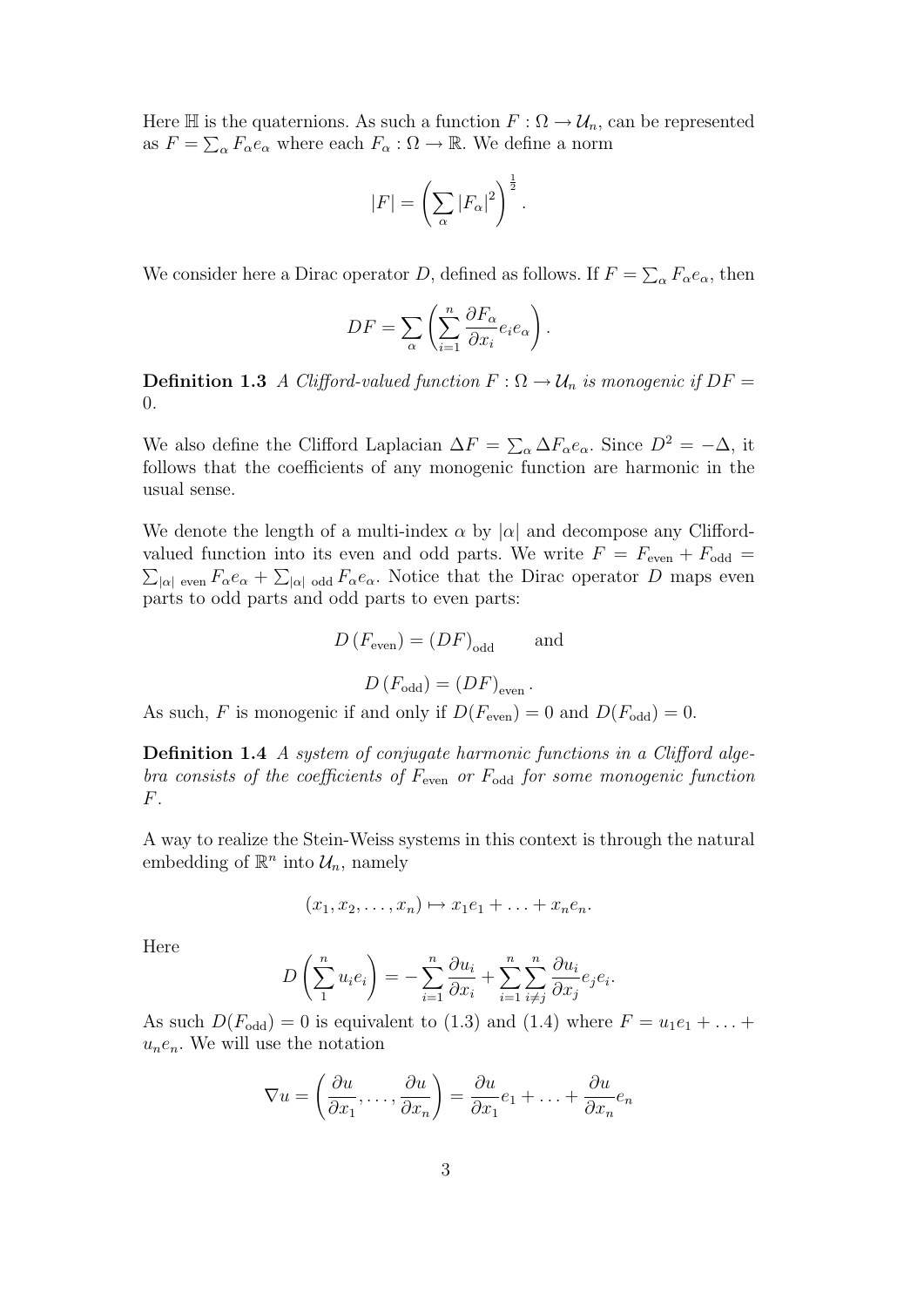for  $u : \Omega \to \mathbb{R}$ . Notice that  $DF = 0$  is equivalent to  $2^n$  linear equations involving the components of the vectors  $\nabla F_\alpha$ . Because the operator D intertwines parity,  $2^{n-1}$  of these equations is a system for the even coefficients and the rest for the odd.

Example 1.5 Let  $F = u_0 + u_1e_1 + u_2e_2 + u_3e_3 + u_4e_1e_2 + u_5e_1e_3 + u_6e_2e_3 +$  $u_7e_1e_2e_3$ . If  $DF = 0$ , then

$$
\nabla u_0 = \left(-\frac{\partial u_4}{\partial x_2} - \frac{\partial u_5}{\partial x_2} - \frac{\partial u_5}{\partial x_3}\right) e_1 + \left(\frac{\partial u_4}{\partial x_1} + \frac{\partial u_5}{\partial x_1} - \frac{\partial u_6}{\partial x_3}\right) e_2 + \left(\frac{\partial u_6}{\partial x_2}\right) e_3
$$

and

$$
\nabla u_1 = \left(-\frac{\partial u_2}{\partial x_2} - \frac{\partial u_3}{\partial x_3}, \frac{\partial u_2}{\partial x_1} - \frac{\partial u_7}{\partial x_3}, \frac{\partial u_3}{\partial x_1} + \frac{\partial u_7}{\partial x_2}\right)
$$

Notice that the second equation is a part of the Stein-Weiss system (1.3) and  $(1.4)$  when  $u_7 = 0$ .

Clearly such representations hold generally and we have the following simple estimate.

**Lemma 1.6** If  $\{u_{\alpha}\}\$ is a system of conjugate harmonic functions in the Clifford algebra  $\mathcal{U}_n$ , defined in  $\Omega \subset \mathbb{R}^n$ , then for each  $\alpha$ ,

$$
|\nabla u_{\alpha}|^2 \le C(n) \sum_{\beta \ne \alpha} |\nabla u_{\beta}|^2 \tag{1.5}
$$

.

in  $\Omega$ . Here  $C(n)$  is a constant that depends only on n.

We mention [1], [10] and [11] as references for Clifford analysis.

#### 2 Notations and Domains

We assume throughout that w is a Muckenhoupt weight and write  $w \in A_M^q(\Omega)$ ,  $1 < q < \infty$ ,  $1 \leq M < \infty$ , when  $w \geq 0$  a.e. and

$$
\frac{1}{|Q|} \int\limits_Q w \leq M \left( \frac{1}{|Q|} \int\limits_Q \frac{1}{w^{(1-q)}} \right)^{1-q}
$$

for all cubes  $Q \subset \Omega$ . Here  $|Q|$  is the volume of Q. For  $u : \Omega \to \mathbb{R}$  we write for  $0 < p < \infty$ ,

$$
||u||_{p,\Omega\mu}^{\sharp} = \inf_{a \in \mathbb{R}} \left( \int_{\Omega} |u - a|^p d\mu \right)^{\frac{1}{p}}
$$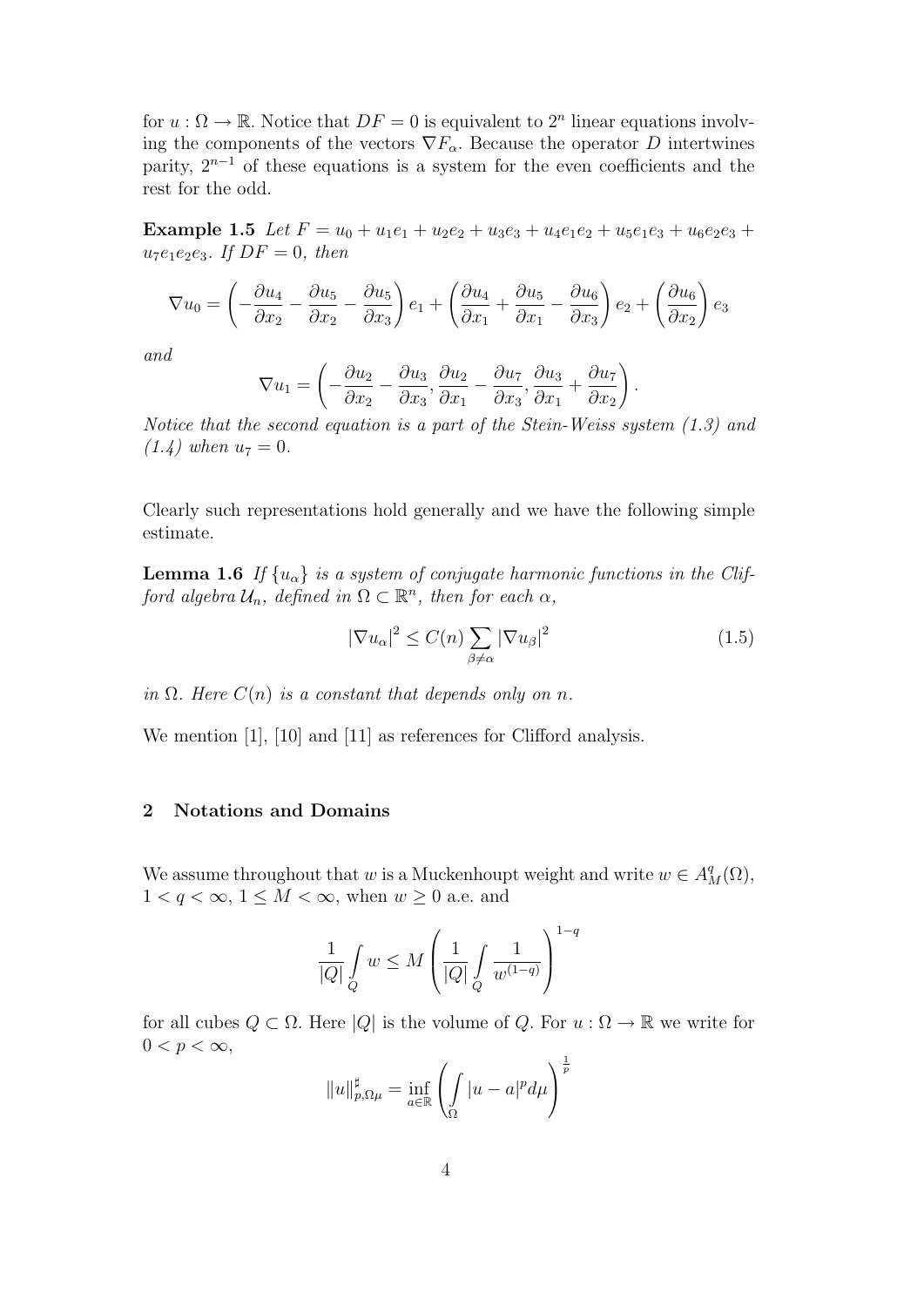where  $d\mu = w dx$  is weighted Lebesgue measure. We define the Hardy-Littlewood sharp maximal function for  $0 < p < \infty$ ,

$$
M_p^{\sharp}(u,\mu)(x) = \sup_{Q \subset \Omega \atop x \in Q} \mu(Q)^{-\frac{1}{p}} \|u\|_{p,Q,\mu}^{\sharp}.
$$

Also the sharp BMO norm is

$$
||u||_{\Omega,\mu}^{\text{BMO}} = \sup_{x \in \Omega} M_1^{\sharp}(u,\mu)(x).
$$

**Definition 2.1** A domain  $\Omega$  is a  $\delta$ -John domain,  $0 < \delta$ , if there exists a point  $x_0 \in \Omega$  which can be joined with any other point  $x \in \Omega$  by a continuous curve  $\gamma \subset \Omega$  which satisfies

$$
\delta |\xi - x| \leq d(\xi, \partial \Omega)
$$

for all  $\xi \in \gamma$ .

John domains do not have external cusps. Using the geometry of John domains, weak local weighted  $L^p$ -estimates patch together to form global estimates. It is in this way that Theorem 3.2 is obtained. See [4] and [7].

**Definition 2.2** For  $0 \leq k \leq 1$ ,  $\Omega$  is a Lip<sub>k</sub>-extension domain if there is a constant N such that every pair of points  $x_1, x_2 \in \Omega$  can be joined by a continuous curve  $\gamma \subset \Omega$  for which

$$
\int_{\gamma} d(\gamma(s), \partial \Omega)^{k-1} ds \leq N |x_1 - x_2|^k.
$$

Theorem 2.3 appears in [2].

**Theorem 2.3** Suppose that  $\Omega$  is a Lip<sub>k</sub>-extension domain. If there are constants  $C_1$  and  $C_2$ ,  $C_2 < 1$ , so that

$$
|f(x_1) - f(x_2)| \le C_1 |x_1 - x_2|^k,
$$

for all  $x_1, x_2 \in \Omega$  with  $|x_1 - x_2| \leq C_2 d(x_1, \partial \Omega)$ , then there is a constant  $C_3$ , depending only on  $C_1, C_2, N$  and k, so that

$$
|f(x_1)-f(x_2)|\leq C_3|x_1-x_2|^k\,,
$$

for all  $x_1, x_2 \in \Omega$ .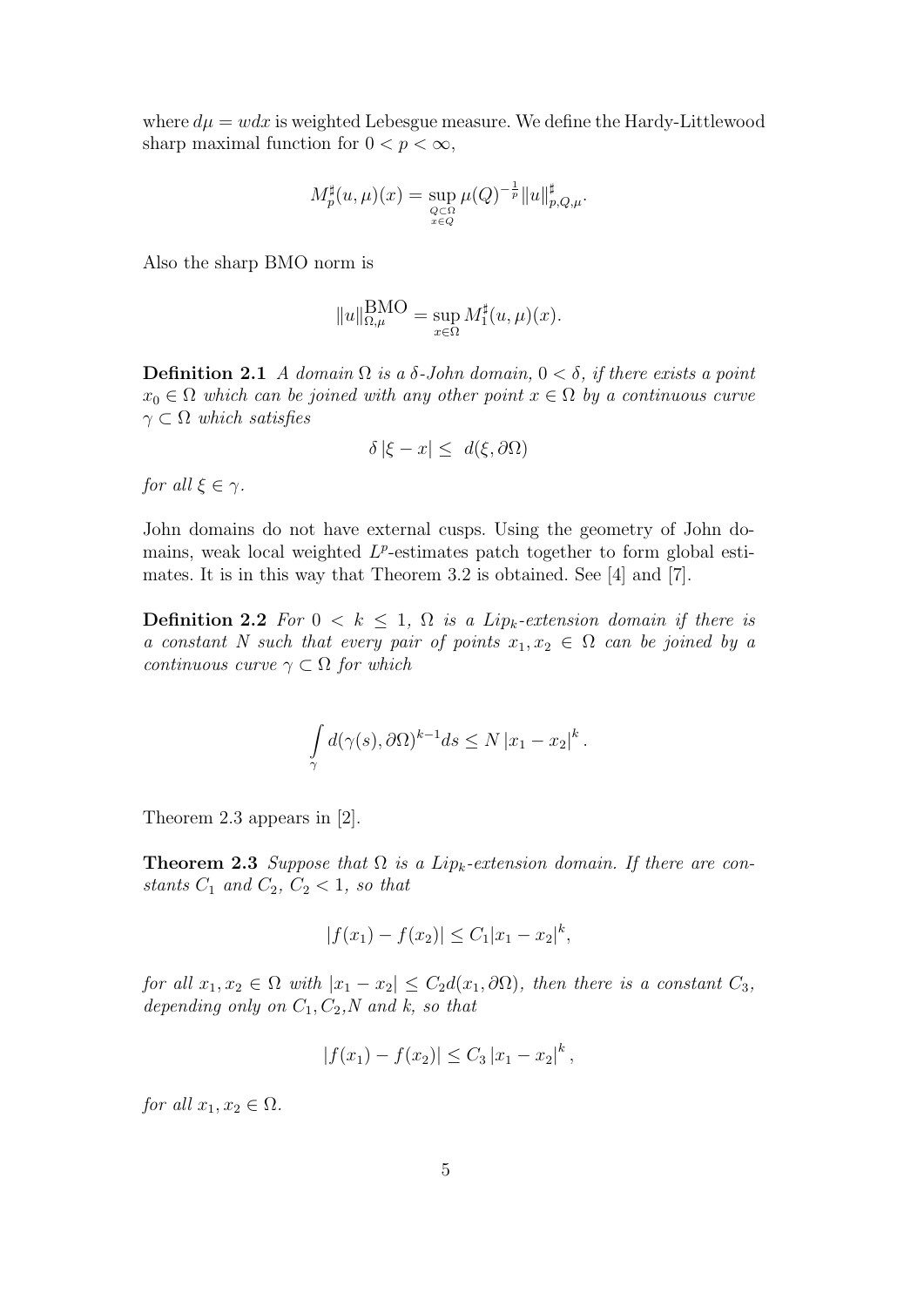#### 3 Main Results

**Theorem 3.1** Assume that  $\{u_{\alpha}\}\$ is a system of conjugate harmonic functions in  $\mathcal{U}_n$  defined in  $\Omega$  and  $w \in A^q_M(\Omega)$ . In each case C is a constant that is independent of  $\{u_{\alpha}\}.$ 

a) For  $0 < p < \infty$ ,

 $b)$ 

$$
M_p^{\sharp}(u_{\alpha}, x) \le C \sum_{\beta \neq \alpha} M_p^{\sharp}(u_{\beta}, x)
$$
\n(3.1)

where  $C = C(p, q, M, n)$ .

 $||u_{\alpha}||_{\Omega,\mu}^{\text{BMO}} \leq C \sum$  $\beta \neq \alpha$  $||u_{\beta}||_{\Omega,\mu}^{\text{BMO}}$  $\Omega, \mu$ (3.2)

where  $C = C(q, M, n)$ .

c) If  $\Omega$  is a  $\delta$ -John domain,  $0 < p < \infty$ , then

$$
||u_{\alpha}||_{p,\Omega,\mu}^{\sharp} \le C \sum_{\beta \neq \alpha} ||u_{\beta}||_{p,\Omega,\mu}^{\sharp}
$$
\n(3.3)

where  $C = C(p, q, M, \delta, n)$ .

d) If  $\Omega$  is a Lip<sub>k</sub>-extension domain with constant N,  $0 < k \leq 1$ , then

$$
||u_{\alpha}||_{k,\Omega}^{L} \leq C \sum_{\beta \neq \alpha} ||u_{\beta}||_{k,\Omega}^{L}
$$
\n(3.4)

where  $C = C(N, n, k)$ .

**Proof of Theorem 3.1.** We first prove c). Assertions a), b) and d) then follow. We use the following theorem which is a special case of Theorem 3.1 in [7] to supply a brief proof. The basic local results can be derived from the mean value property of harmonic functions and improvement of reverse Holder inequalities. The global result in John domains follows by patching together the weak local results and requires the special geometry of these domains ( see [6] and  $[4]$  ).

**Theorem 3.2** Suppose that  $0 < p < \infty$ ,  $\Omega$  is a  $\delta$ -John domain,  $w \in A^q_M(\Omega)$ and u and v are harmonic in  $\Omega$ . If there is a constant A such that

$$
\|\nabla u\|_{2,Q} \le A \|\nabla v\|_{2,2Q},\tag{3.5}
$$

for all cubes Q with  $2Q \subset \Omega$ , then there is a constant B, depending only on  $A, p, n, q, \delta$  and M, so that

$$
\inf_{c \in \mathbb{R}} \|u - c\|_{p, \Omega, w} \le B \inf_{c \in \mathbb{R}} \|v - c\|_{p, \Omega, w}.
$$
\n(3.6)